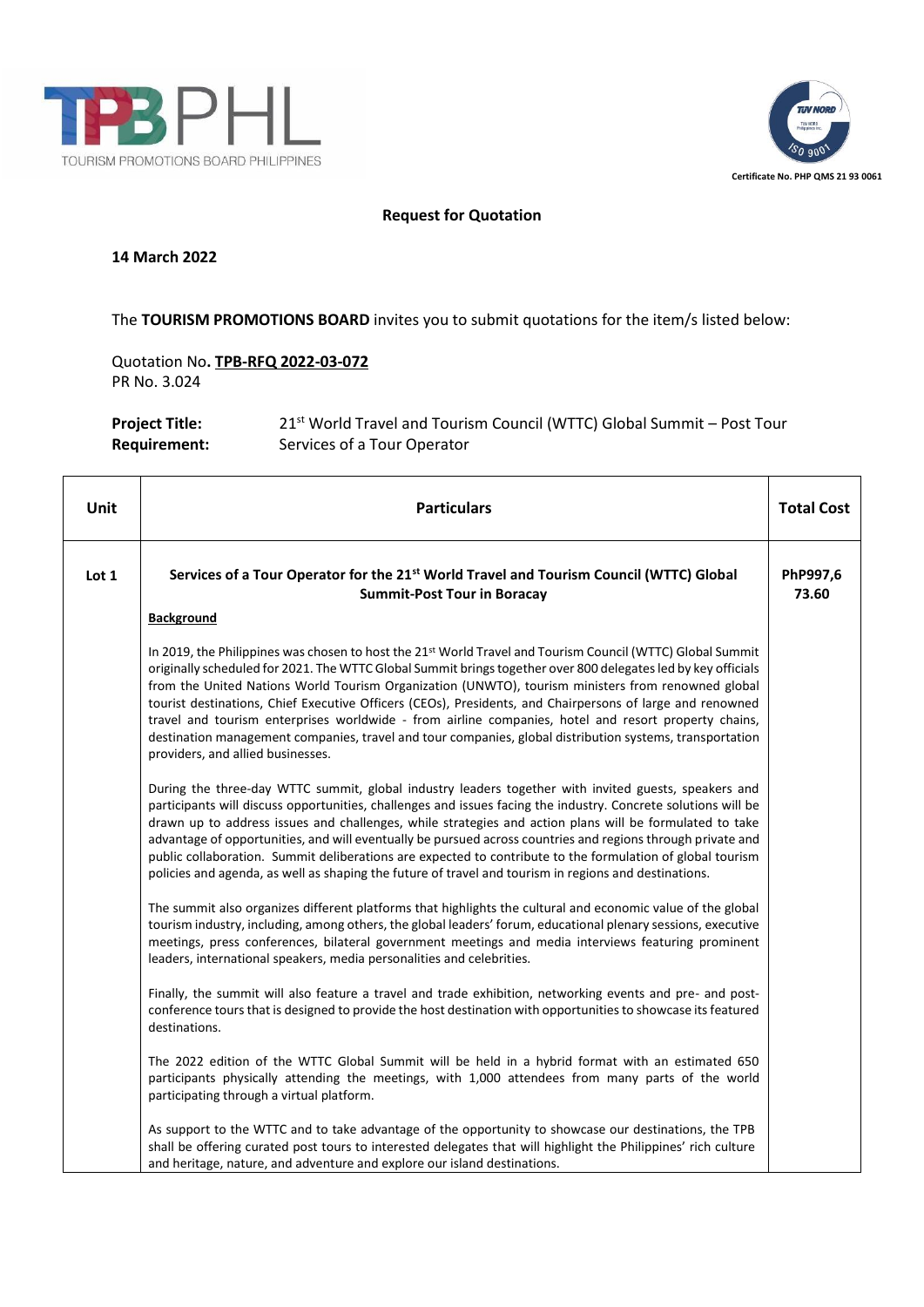In this regard, the TPB shall procure the services of a tour operator/travel agent for the provision of the following requirement:

| <b>MODULE</b> |                        | <b>NO. OF PAX</b>                   |
|---------------|------------------------|-------------------------------------|
|               | <b>BORACAY</b>         | $12$ pax                            |
|               | Theme: Boracay Feels   | (10 delegates + 2 DOT/TPB Officers) |
|               | Date: 23-26 April 2022 |                                     |

#### **General Requirements:**

- 1. Cover all expenses related to the conduct of the tours, as stipulated in this Technical Specifications.
- 2. Professional fees, meals, accommodations, Covid19 RT-PCR tests/border antigen tests, PPEs and other miscellaneous fees of drivers, tour guides, coordinator and assigned personnel. Assigned personnel must be fully vaccinated (vaccination cards / DOH vaccination certificates will be required). Copies of Vaccination cards together with a negative RT-PCR test result should be submitted to the TPB at least 24 hours prior to the trip.
- 3. Willing to provide services on a "send-bill" arrangement. Processing of payment shall be initiated upon certification by the end-user of satisfactory completion of services and issuance of billing statements accompanied by supporting documents by the supplier. Payment must be made in accordance with prevailing accounting and auditing rules and regulations.
- 4. Able to troubleshoot and recalibrate through unforeseen changes in the tour specifications.
- 5. Tour activities and/or schedules/dates are subject to change according to the recommendations of the WTTC Organizing Committee
- 6. Provide an alternative itinerary, without additional cost to TPB, in case of rain, typhoon, and other unforeseen or fortuitous events

#### **Scope of Works/Deliverables:**

Interested bidders are highly encouraged to review the *Terms of Reference (TOR)* of the project for complete details and information.

#### **Qualifications of Bidders:**

- 1. Must have a PHILGEPS Platinum registration;
- 2. Must have a minimum of 3 years' experience in providing logistical requirements and tour operator services for small, medium, or large scale tours, events, and the activities at the date and time of the opening of bids; and
- 3. Must have experience in organizing tours for high level government delegates and VIPs from national or international organizations;

#### **Additional Technical Requirements:**

The following additional technical requirements must be submitted together with the proposal.

- ➢ Valid Department of Tourism (DOT) Certificate of Accreditation or Provisional Certificate of Accreditation.
- ➢ Must be legally registered tour Operator Company or travel agency under Philippine laws for 5 years. **Required to submit proof of registration either from SEC, DTI or CDA;**
- $\triangleright$  Must have previously completed a minimum of 3 projects for the past 3 years' in providing/ servicing tour operations for National Government Agencies (NGAs), Local Government Units (LGUs) and/or Private Agencies, Institutions or Organizations. **Required to submit a list of completed projects from 2018 – 2020**;
- ➢ Must be DOT-accredited tourism establishment. **Required to submit either a DOT – accreditation certificate or provisional accreditation certificate;**
- ➢ Must be a local tour operator company or travel agency of the preferably of Region IV-A. The underlying rationale of this requirement is to provide an authentic travel experience and stories during the actual shoot of the project. Local tour operator companies or travel agencies are more knowledgeable and familiar with the area and the ways of the community. **Required to submit proof that allows the local tour operator or travel agency to conduct business within the local government's geographical jurisdiction, i.e. Mayor's Permit (Business Permit);**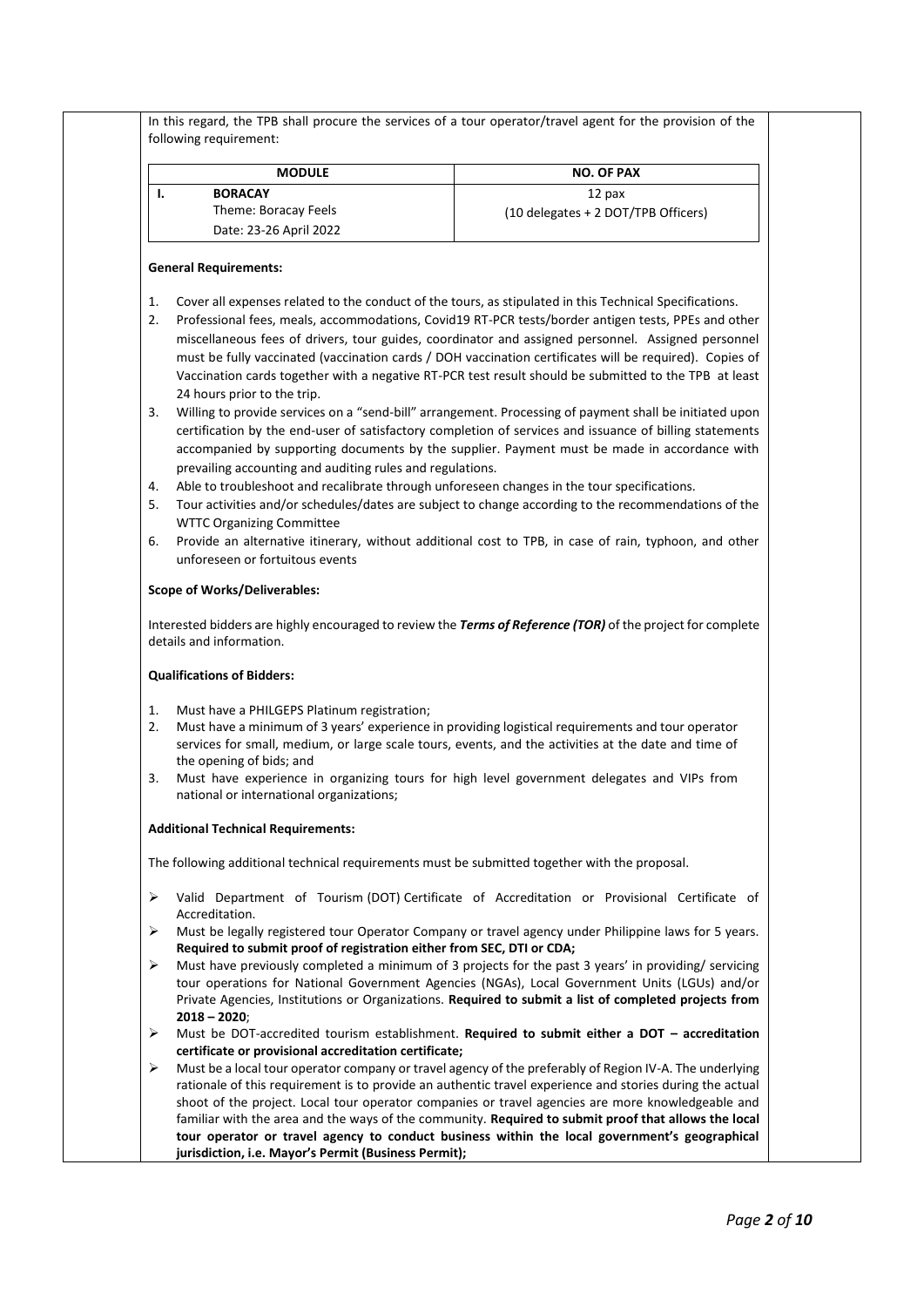| ⋗                                     |                                                                                                                                                                                                                                                                                                                                                                                                                                                                                                                                                                                                                                                               |        |                                                                                                                                      |  |
|---------------------------------------|---------------------------------------------------------------------------------------------------------------------------------------------------------------------------------------------------------------------------------------------------------------------------------------------------------------------------------------------------------------------------------------------------------------------------------------------------------------------------------------------------------------------------------------------------------------------------------------------------------------------------------------------------------------|--------|--------------------------------------------------------------------------------------------------------------------------------------|--|
| ➤                                     | Must have free cancellation, rebooking, transferable or refundable policies. Required to submit a<br>notarized certificate of undertaking that the tour Operator Company or travel agency concerned have<br>free cancellation, rebooking, transferable or refundable policies.<br>Bidders should submit a budget bid proposal that reflects the cost of tours, activities, and logistical<br>requirements. The WTTC NOC-initiated sponsorships (hosted/discounted) will be deducted from the bid<br>amount or billing. Thus, the tour operator will bill TPB based on the individual cost and actual number<br>of participants, subject to minimum guarantee. |        |                                                                                                                                      |  |
|                                       | <b>Approved Budget for the Contract (ABC):</b>                                                                                                                                                                                                                                                                                                                                                                                                                                                                                                                                                                                                                |        |                                                                                                                                      |  |
|                                       | The total ABC for the tours is NINE HUNDRED NINETY-SEVEN THOUSAND SIX HUNDRED SEVENTY-THREE<br>PESOS AND SIXTY CENTAVOS (PhP997,673.60) inclusive of all applicable taxes.                                                                                                                                                                                                                                                                                                                                                                                                                                                                                    |        |                                                                                                                                      |  |
|                                       | <b>Terms of Payment:</b>                                                                                                                                                                                                                                                                                                                                                                                                                                                                                                                                                                                                                                      |        |                                                                                                                                      |  |
| $\bullet$<br>$\bullet$                | $1st$ Tranche – 15% of the total contact price upon acceptance of the Final Itinerary, Sample giveaway,<br>designs for luggage tags and banners and other creatives/layouts; and<br>$2nd$ Tranche – 85% of the total contract price upon completion of the deliverables and submission of<br>Terminal Report, Trip Tickets and Certification of Project Completion.                                                                                                                                                                                                                                                                                           |        |                                                                                                                                      |  |
|                                       | <b>Contact Persons:</b>                                                                                                                                                                                                                                                                                                                                                                                                                                                                                                                                                                                                                                       |        |                                                                                                                                      |  |
| <b>Names</b><br>Contact Nos.<br>Email | : MS. JANET CANOY and MS. MICKA ANJELLA CALZADO<br>: +639285043048 / +63 917 636 1206<br>: janet_canoy@tpb.gov.ph and anjella_calzado@tpb.gov.ph                                                                                                                                                                                                                                                                                                                                                                                                                                                                                                              |        |                                                                                                                                      |  |
|                                       | Statement of Compliance vis-à-vis Technical Specifications:                                                                                                                                                                                                                                                                                                                                                                                                                                                                                                                                                                                                   |        |                                                                                                                                      |  |
| Lot $1$                               | Services of a Tour Operator for 21st World Travel &                                                                                                                                                                                                                                                                                                                                                                                                                                                                                                                                                                                                           |        | <b>Approved Budget for the Contract</b>                                                                                              |  |
|                                       | Tourism Council (WTTC) Global Summit - Post Tour in<br><b>Boracay</b>                                                                                                                                                                                                                                                                                                                                                                                                                                                                                                                                                                                         |        | (ABC)                                                                                                                                |  |
|                                       |                                                                                                                                                                                                                                                                                                                                                                                                                                                                                                                                                                                                                                                               |        | <b>Nine Hundred Ninety-Seven</b><br><b>Thousand Six Hundred Seventy-</b><br><b>Three Pesos and Sixty Centavos</b><br>(PhP997,673.60) |  |
|                                       |                                                                                                                                                                                                                                                                                                                                                                                                                                                                                                                                                                                                                                                               |        | <b>Statement of Compliance</b>                                                                                                       |  |
|                                       | <b>Scope of Services</b>                                                                                                                                                                                                                                                                                                                                                                                                                                                                                                                                                                                                                                      |        |                                                                                                                                      |  |
|                                       |                                                                                                                                                                                                                                                                                                                                                                                                                                                                                                                                                                                                                                                               | Comply | Not Comply                                                                                                                           |  |
|                                       | Number of Participants:                                                                                                                                                                                                                                                                                                                                                                                                                                                                                                                                                                                                                                       |        |                                                                                                                                      |  |
|                                       | 11 pax per module (inclusive of ten (10) guests, one (1) TPB and<br>one (1) DOT staff                                                                                                                                                                                                                                                                                                                                                                                                                                                                                                                                                                         |        |                                                                                                                                      |  |
|                                       | Minimum Pax Guarantee:                                                                                                                                                                                                                                                                                                                                                                                                                                                                                                                                                                                                                                        |        |                                                                                                                                      |  |
|                                       | 5 pax per module                                                                                                                                                                                                                                                                                                                                                                                                                                                                                                                                                                                                                                              |        |                                                                                                                                      |  |
|                                       | For excess in the number of participants, the winning tour operator<br>shall charge the TPB-based on the rate of the tour package<br>computed per pax                                                                                                                                                                                                                                                                                                                                                                                                                                                                                                         |        |                                                                                                                                      |  |
|                                       | Transportation:                                                                                                                                                                                                                                                                                                                                                                                                                                                                                                                                                                                                                                               |        |                                                                                                                                      |  |
|                                       | Provision of transportation with driver for the whole duration of<br>the trip inclusive the following requirements:                                                                                                                                                                                                                                                                                                                                                                                                                                                                                                                                           |        |                                                                                                                                      |  |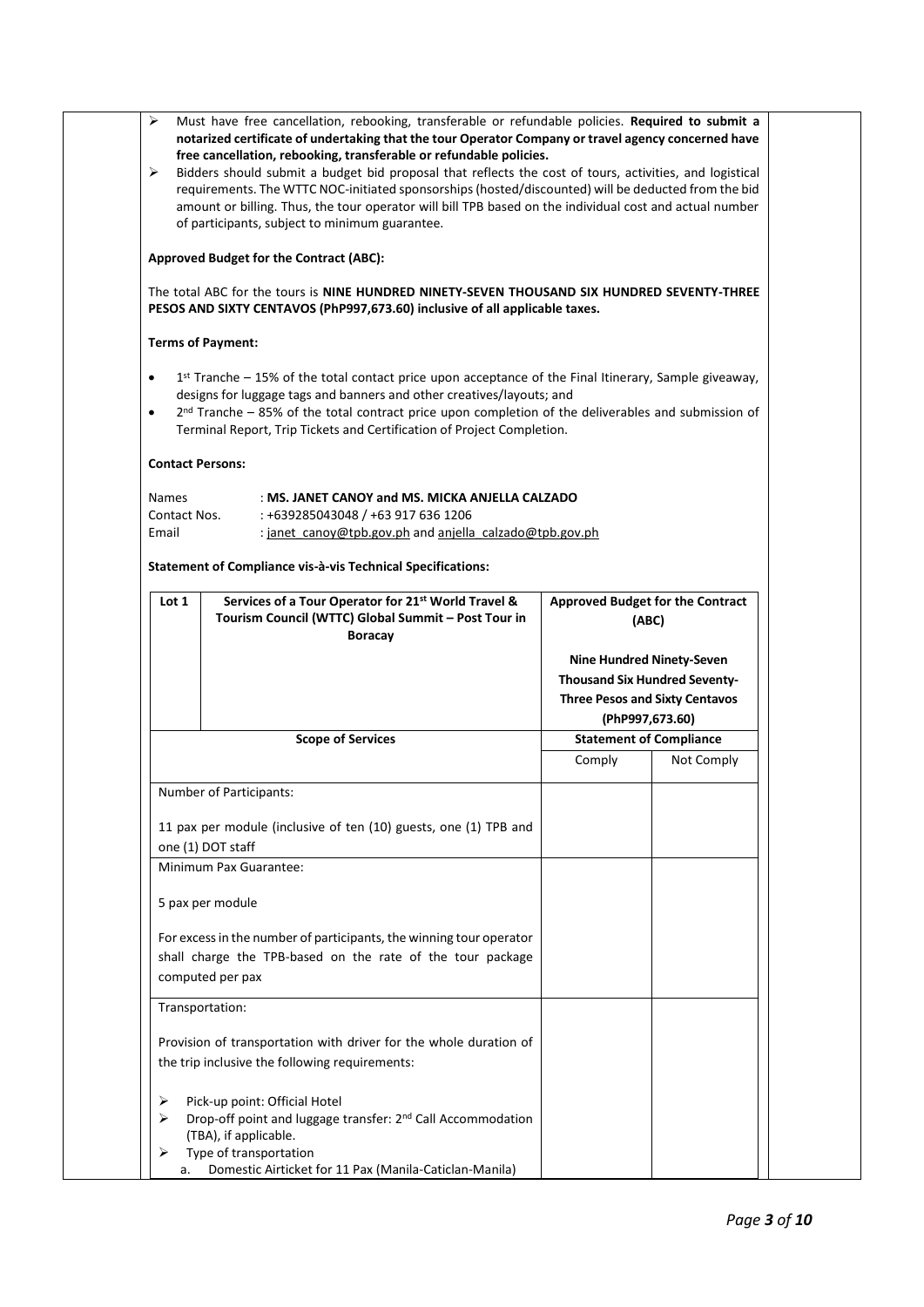| Regular Economy<br>$\overline{\phantom{a}}$                       |  |
|-------------------------------------------------------------------|--|
| Re-bookable and re-routable                                       |  |
| With 20kg baggage allowance                                       |  |
| Inclusive of all applicable taxes                                 |  |
| 1 unit of Coaster and 1 luggage van for the whole duration<br>b.  |  |
| of the trip                                                       |  |
| *Vehicle seating capacity to allow physical                       |  |
| distancing                                                        |  |
| Vehicles maintained in accordance with Philippine laws on<br>➤    |  |
| technical safety requirements of vehicles                         |  |
| ➤<br>Comply with IATF protocols/guidelines on safety, capacity,   |  |
| and coverage; daily disinfection of vehicle; Ensure clean and     |  |
| tidy vehicles at all times                                        |  |
| ➤<br>Vehicle year model must be at least 2018 or newer; should    |  |
| the vehicle develop any mechanical fault in transit, the tour     |  |
| operator must find a replacement within one hour.                 |  |
| ➤<br>Must have rebooking or transferable policies due to travel   |  |
| restrictions based on resolutions and pronouncements made         |  |
| by the IATF, Philippine Government or other concerned             |  |
| agencies.                                                         |  |
| ➤<br>Must be equipped                                             |  |
| Climate control or air-conditioning, PA system and CCTVs          |  |
| (for buses and coasters)                                          |  |
| On-board insurance and third-party liability insurance            |  |
| With universal van sliding windows and safety belts for all       |  |
| seats                                                             |  |
| GPS or Waze and charge units for phones                           |  |
| With available first-aid kit on-board                             |  |
| With provision of wet tissue, alcohol, mineral water,             |  |
| mints                                                             |  |
| Maximum use 15 hours per day inclusive of overtime and<br>➤       |  |
| driver's fee                                                      |  |
| ➤<br>Necessary expenses to cover all expenses to include driver's |  |
| fee as well as his food, RT-PCR/border antigen tests, PPEs and    |  |
| other miscellaneous cost, all maintenance cost, gasoline,         |  |
| lubricant, other consumable cost and other related expenses       |  |
| will be covered by the tour operator, including payment of toll   |  |
| fees and parking fees.                                            |  |
| ➤<br>Driver should have strong navigation skills, uniformed,      |  |
| presentable and experienced in interacting with guests            |  |
| Travel Insurance:                                                 |  |
|                                                                   |  |
| Provision of Comprehensive Travel Insurance with medical          |  |
| coverage for COVID-19 for 12 pax                                  |  |
| Accommodation:                                                    |  |
|                                                                   |  |
| Provision of 12 rooms based on single occupancy in a business     |  |
| room category or its equivalent room category with breakfast      |  |
|                                                                   |  |
| Check-in dates: 23-26 April 2022                                  |  |
| Room nights: 3 nights                                             |  |
|                                                                   |  |
| Preferred hotel: The Lind Boracay                                 |  |
| Meals and Beverage:                                               |  |
| Provision of meals and Beverage for 12 Pax                        |  |
| Lunch, snacks and dinner throughout the duration of the<br>➤      |  |
| trip with one (1) round of drinks (choice of bottled water,       |  |
| juice or soft drinks) with breakdown as follows:                  |  |
| Snacks on-site and on-board @ Php500/pax<br>a.                    |  |
| Lunch @ Php1,500.00/pax<br>b.                                     |  |
|                                                                   |  |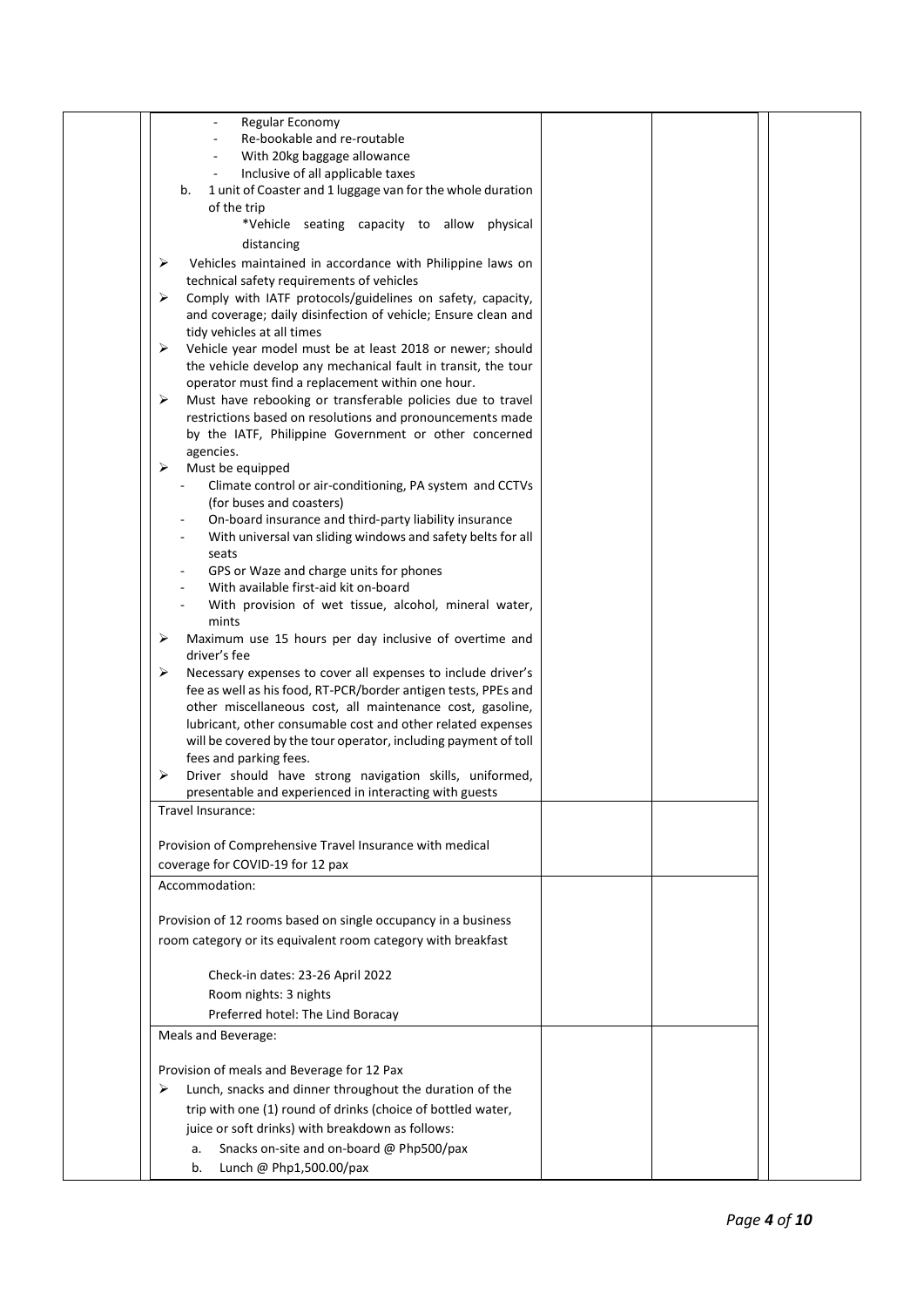| Dinner @ Php2,000.00/pax<br>c.                                                                                          |  |  |
|-------------------------------------------------------------------------------------------------------------------------|--|--|
|                                                                                                                         |  |  |
| Note: Meals are subject to the approval of TPB Representative.                                                          |  |  |
| Itinerary:                                                                                                              |  |  |
| Provision of Interactive / Experiential Tours and activities for                                                        |  |  |
| 12 pax (refer to the attached itinerary)                                                                                |  |  |
| The final itinerary should be approved by the TPB and must                                                              |  |  |
| adhere to existing health and safety protocols set by the IATF                                                          |  |  |
| and the local government unit (overseeing the destination).                                                             |  |  |
| Tour Kits:                                                                                                              |  |  |
| Provision of Incentivized tour kits for 12 pax to include the                                                           |  |  |
| following:                                                                                                              |  |  |
|                                                                                                                         |  |  |
| Information, Educational and Communication (IEC) Materials<br>➤                                                         |  |  |
| Printed and digital descriptive itinerary to include details<br>on what to wear, essential items to bring, etc.         |  |  |
| Hygienic Kits in reusable drawstring pouches or sustainable<br>➤                                                        |  |  |
| packaging with Philippine branding.                                                                                     |  |  |
| Two (2) pieces individually-wrapped disposable KN-95<br>masks and lanyard                                               |  |  |
| One (1) pack of facial tissue (handy pack, 2 ply, minimum<br>$\overline{\phantom{a}}$                                   |  |  |
| 40 pulls each)                                                                                                          |  |  |
| One (1) pack wet wipes (handy pack, 25 sheets,                                                                          |  |  |
| biodegradable bamboo fiber material)<br>50ml. of 70% isopropyl alcohol (in a spray bottle) or                           |  |  |
| natural hand sanitizer                                                                                                  |  |  |
| Disinfectant wipes                                                                                                      |  |  |
| Mints<br>Mosquito repellant,                                                                                            |  |  |
| Disposable hooded emergency raincoat                                                                                    |  |  |
| Personal Health Kit<br>➤                                                                                                |  |  |
| Provision of Personal Health Kit / First Aid Kit with basic<br>medicines for 12 pax to include at least 6 pieces of the |  |  |
| following medicines                                                                                                     |  |  |
| antacid for upset stomach                                                                                               |  |  |
| paracetamol for headache and fever                                                                                      |  |  |
| antihistamine for allergies<br>Loperamide for diarrhea                                                                  |  |  |
| meclizine hydrochloride motion sickness                                                                                 |  |  |
| ibuprofen for pain reliever                                                                                             |  |  |
|                                                                                                                         |  |  |
| ➤<br>Others<br>One (1) 500ml reusable water tumbler per tour                                                            |  |  |
| participant. The winning bidder is enjoined to remind                                                                   |  |  |
| participants to refill the water tumblers in refilling                                                                  |  |  |
| stations (e.g., hotels / resorts) during tours.                                                                         |  |  |
| One (1) piece sun visor / hat<br>Cold towels                                                                            |  |  |
| Customized luggage tags                                                                                                 |  |  |
| Note: Destination luggage tag design is subject for approval of TPB                                                     |  |  |
| Two (2) packs (100 mg) hand-carry Philippine food                                                                       |  |  |
| biscuits/delicacy                                                                                                       |  |  |
| Ten (10) pieces of fruit-flavored candies                                                                               |  |  |
| The provision of peanuts is not allowed<br><b>Curated Destination-Based Giveaways:</b>                                  |  |  |
|                                                                                                                         |  |  |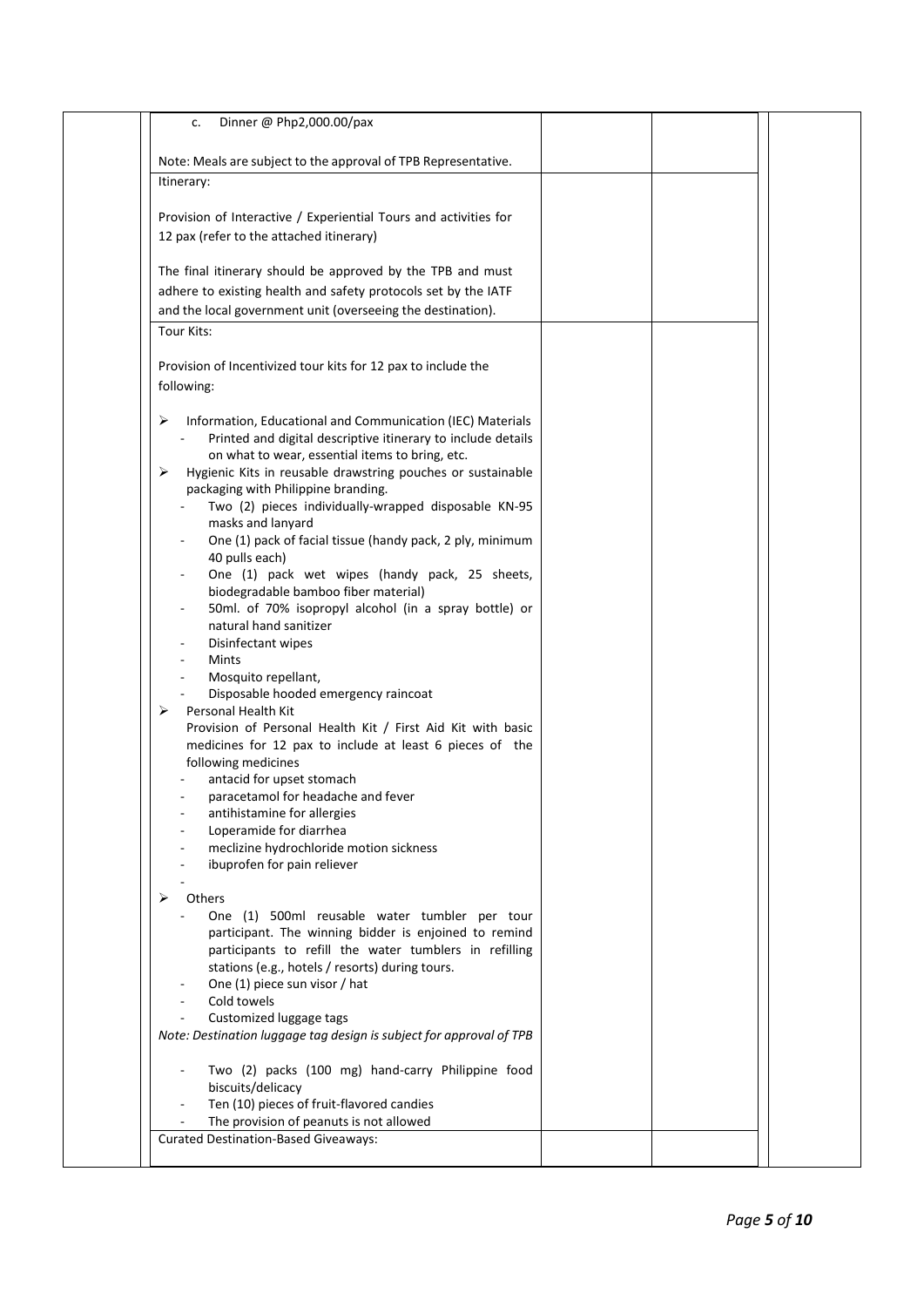| Provision of curated destination-based and sustainable giveaways                                   |  |  |
|----------------------------------------------------------------------------------------------------|--|--|
| for 12 pax @ Php3,000.00 each                                                                      |  |  |
|                                                                                                    |  |  |
| Note:                                                                                              |  |  |
| ✓<br>Placing of tour operator/supplier logo is not allowed                                         |  |  |
| Proposed giveaways and designs are subject for                                                     |  |  |
| TPB's approval                                                                                     |  |  |
| Tour Signages and Banner:                                                                          |  |  |
| $\blacktriangleright$<br>The winning bidder shall provide bus banners, number                      |  |  |
| signages (inside the vehicles), identifiers for the delegates,                                     |  |  |
| lollipop signages for tour guides, table nameplates / place                                        |  |  |
| cards for the coordinators and tour committee members                                              |  |  |
| upon claiming the identifier                                                                       |  |  |
| ➤<br>Provision of post-tour banner for group picture) and                                          |  |  |
| appropriate signage, design/specs subject to TPB's                                                 |  |  |
| approval                                                                                           |  |  |
| Provisions of 2 Close-In Security                                                                  |  |  |
| Services of a Licensed DOT-Accredited English Speaking Tour                                        |  |  |
| Guides:                                                                                            |  |  |
|                                                                                                    |  |  |
| Provision of a licensed DOT Accredited English Speaking Tour                                       |  |  |
| Guide with the following additional qualifications:                                                |  |  |
|                                                                                                    |  |  |
| Must be expert or familiar of the destinations                                                     |  |  |
| Must be fluent and conversant in English<br>Must have an in-depth knowledge of Philippine history, |  |  |
| culture, tradition, art and current events                                                         |  |  |
| All tour guides running the same tour itinerary should<br>$\overline{\phantom{a}}$                 |  |  |
| have a common, pre-prepared tour guiding spiel to                                                  |  |  |
| ensure that all information provided to the delegates                                              |  |  |
| are accurate and relevant. The spiels should be                                                    |  |  |
| screened and approved by the TPB.                                                                  |  |  |
| Provision of RT-PCR or Antigen Test as may be required by the                                      |  |  |
| LGU for the 12 participants                                                                        |  |  |
| Incidental and other miscellaneous expenses:                                                       |  |  |
| Provision of budget to cover expenses for sampling of<br>➤                                         |  |  |
| local delicacies and other related on-site expenses for 12<br>participants                         |  |  |
| Tour Documentation and Terminal Report:                                                            |  |  |
|                                                                                                    |  |  |
| ➤<br>The winning bidder shall document the actual conduct of the                                   |  |  |
| hosted tour through photos and videos. This shall form part                                        |  |  |
| of supporting documents to be submitted to TPB for                                                 |  |  |
| processing of payment.                                                                             |  |  |
| Provision of 1 videographer/photographer and 1 tour<br>➤                                           |  |  |
| coordinator (per destination) to cover the tour per module                                         |  |  |
| and to provide a consolidated output stored in a USB drive to                                      |  |  |
| be submitted to TPB representative per destination                                                 |  |  |
| The Same Day Edit (SDE) video will be submitted to the WTTC                                        |  |  |
| Tours Committee for showing during dinner/last activity                                            |  |  |
| during the tour, whenever applicable. Length of video shall be                                     |  |  |
| discussed and agreed upon by the winning bidder and the                                            |  |  |
| TPB.                                                                                               |  |  |
| $\blacktriangleright$<br>A terminal report shall also be prepared by the winning bidder            |  |  |
| which shall include among others, feedback from                                                    |  |  |
| participants, photos and videos. The terminal report shall be                                      |  |  |
| submitted together with the Billing Statement and all the<br>other supporting documents.           |  |  |
|                                                                                                    |  |  |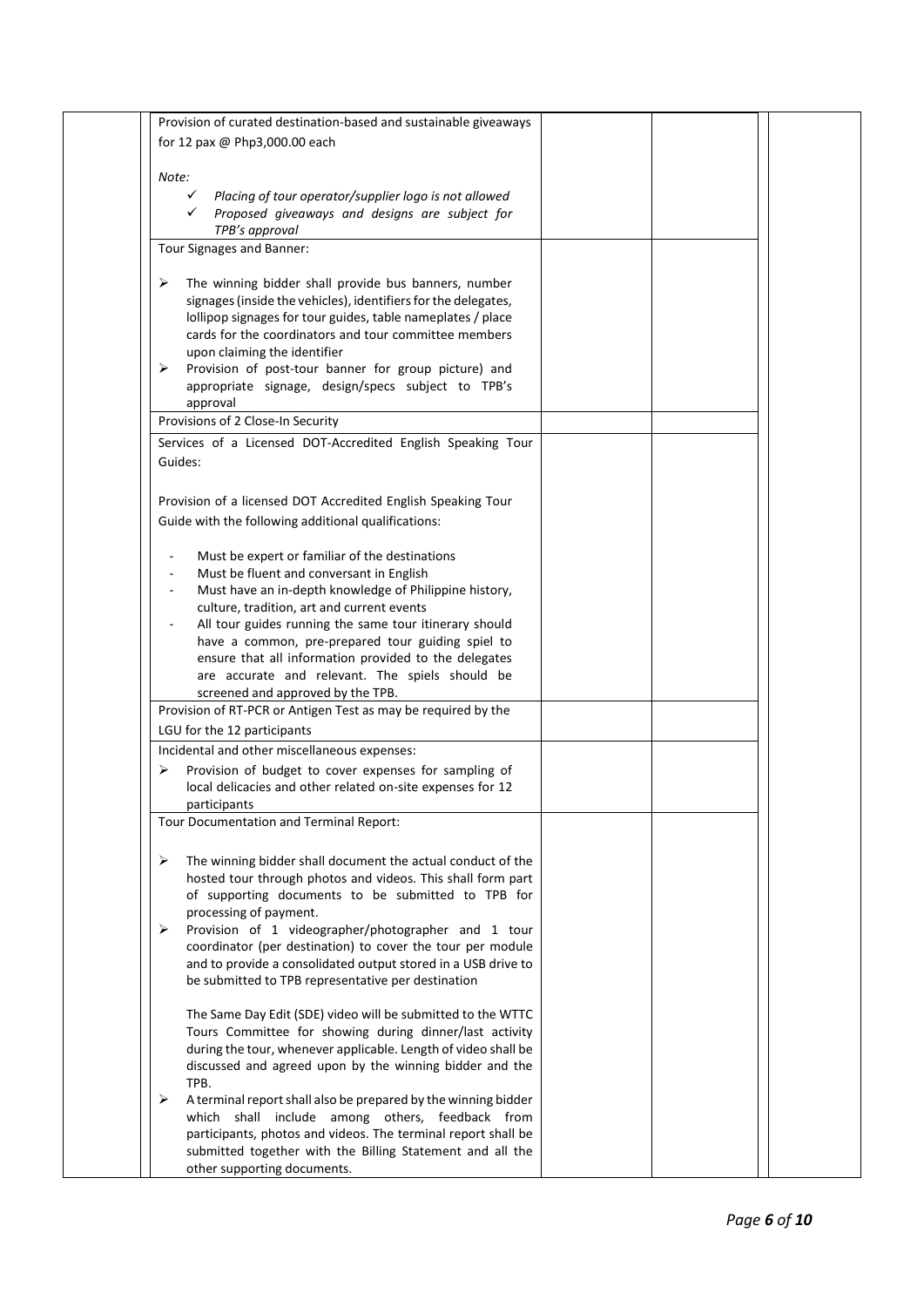|            | Personnel Requirements for the Tours and Tour Desks:                                                                                                                                                                                                                                                                                                                                                                                                                                                                                                                                                                                                                                                                                                                                                                                                                                                                                                                              |  |
|------------|-----------------------------------------------------------------------------------------------------------------------------------------------------------------------------------------------------------------------------------------------------------------------------------------------------------------------------------------------------------------------------------------------------------------------------------------------------------------------------------------------------------------------------------------------------------------------------------------------------------------------------------------------------------------------------------------------------------------------------------------------------------------------------------------------------------------------------------------------------------------------------------------------------------------------------------------------------------------------------------|--|
|            | The winning bidder shall provide the following personnel:                                                                                                                                                                                                                                                                                                                                                                                                                                                                                                                                                                                                                                                                                                                                                                                                                                                                                                                         |  |
|            | At least one coordinator capable of decision-making to<br>≻<br>manage the tour requirements and tour desks at official<br>hotels.<br>Two (2) staff in corporate attire or appropriate dress code as<br>prescribed by the WTTC DOT NOC / TPB to man the tour desks<br>located at the main meeting venue and official hotels to be<br>designated. The staff should be able to handle inquiries on the<br>hosted tours and tours for sale. The display of the winning<br>bidder's branding material(s) at the tour desks is discouraged.<br>Provide a list of personnel to the TPB for endorsement to the<br>WTTC Security Committee three (3) days before the<br>scheduled hosted tours. Changes in the personnel assignment<br>are highly discouraged<br>All assigned personnel of the service provider should have a<br>negative RT-PCR Test taken within 48 hours prior to the event<br>c/o of bidder (tour coordinator, tour guide, photographers,<br>videographer, and driver) |  |
|            | Baggage Counter facility - The winning bidder must be able to<br>≻<br>transfer the luggage of the tour participants to the 2 <sup>nd</sup> call<br>accommodation                                                                                                                                                                                                                                                                                                                                                                                                                                                                                                                                                                                                                                                                                                                                                                                                                  |  |
|            | Note: Bidders are required to submit the accomplished Statement of Compliance Form and must submit this<br>along with other legal and additional technical documents.<br>*** Nothing Follows ***                                                                                                                                                                                                                                                                                                                                                                                                                                                                                                                                                                                                                                                                                                                                                                                  |  |
|            |                                                                                                                                                                                                                                                                                                                                                                                                                                                                                                                                                                                                                                                                                                                                                                                                                                                                                                                                                                                   |  |
| Terms      | 30 days upon receipt of the Sales Invoice/SOA.                                                                                                                                                                                                                                                                                                                                                                                                                                                                                                                                                                                                                                                                                                                                                                                                                                                                                                                                    |  |
| Delivery   | 23-26 April 2022                                                                                                                                                                                                                                                                                                                                                                                                                                                                                                                                                                                                                                                                                                                                                                                                                                                                                                                                                                  |  |
| <b>ABC</b> | PhP997,673.60 inclusive of all applicable charges and taxes                                                                                                                                                                                                                                                                                                                                                                                                                                                                                                                                                                                                                                                                                                                                                                                                                                                                                                                       |  |

The last day for submission of **quotation** is not later than 03:00 p.m. on **14 March 2022, thru e-mail**  at **[farhan\\_ambiong@tpb.gov.ph](mailto:farhan_ambiong@tpb.gov.ph)** for the advance copy of the bid documents and the hard copy to the address provided below, subject to the Terms and Conditions attached herewith, duly signed by your representative and stating the shortest time of delivery to the Procurement and General Services Division, Administrative Department, 4th Floor, Legaspi Towers 300, Roxas Blvd., Manila.

Please address your quotation to the undersigned.

Thank you very much.

**ELOISA A. ROMERO** Administrative Officer V Procurement and General Services Division

Contact Person **FARHAN M. AMBIONG** Contact No (8)525-9318local 268

Price Validity shall be for a period of thirty (30) calendar days.

Suppliers must submit the following legal documents to be eligible to participate in the bidding: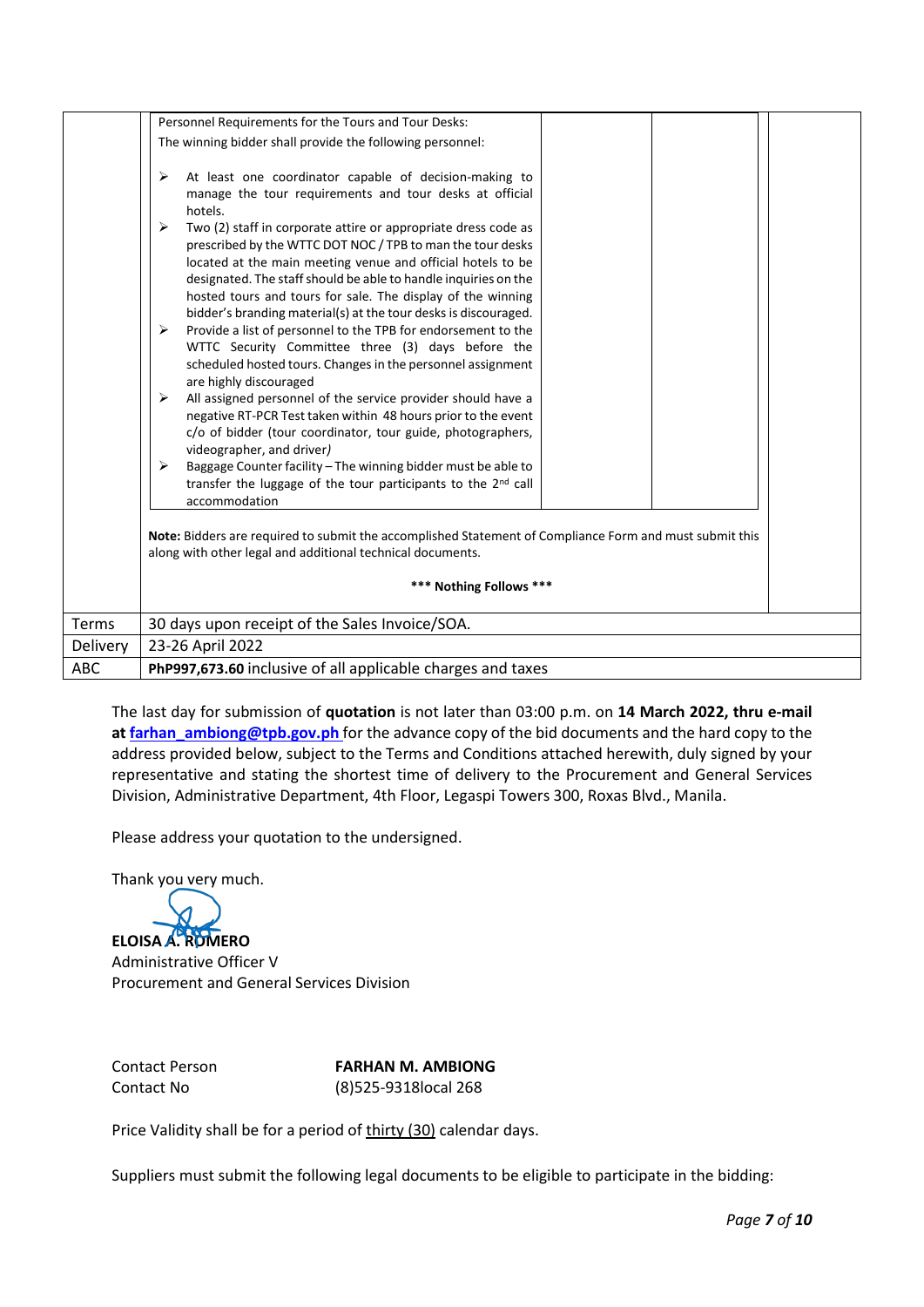- *1. Business or Mayor`s Permit/Certification (as of 2022)*
- *2. Annual Income Tax Return (latest)*
- *3. Company Profile (latest and updated)*
- *4. PhilGEPS Certificate/Membership (latest)*
- *5. Notarized Omnibus Sworn Statement (NOSS)*
- *6. Accomplished Statement of Compliance with the signature of the authorized representative/s*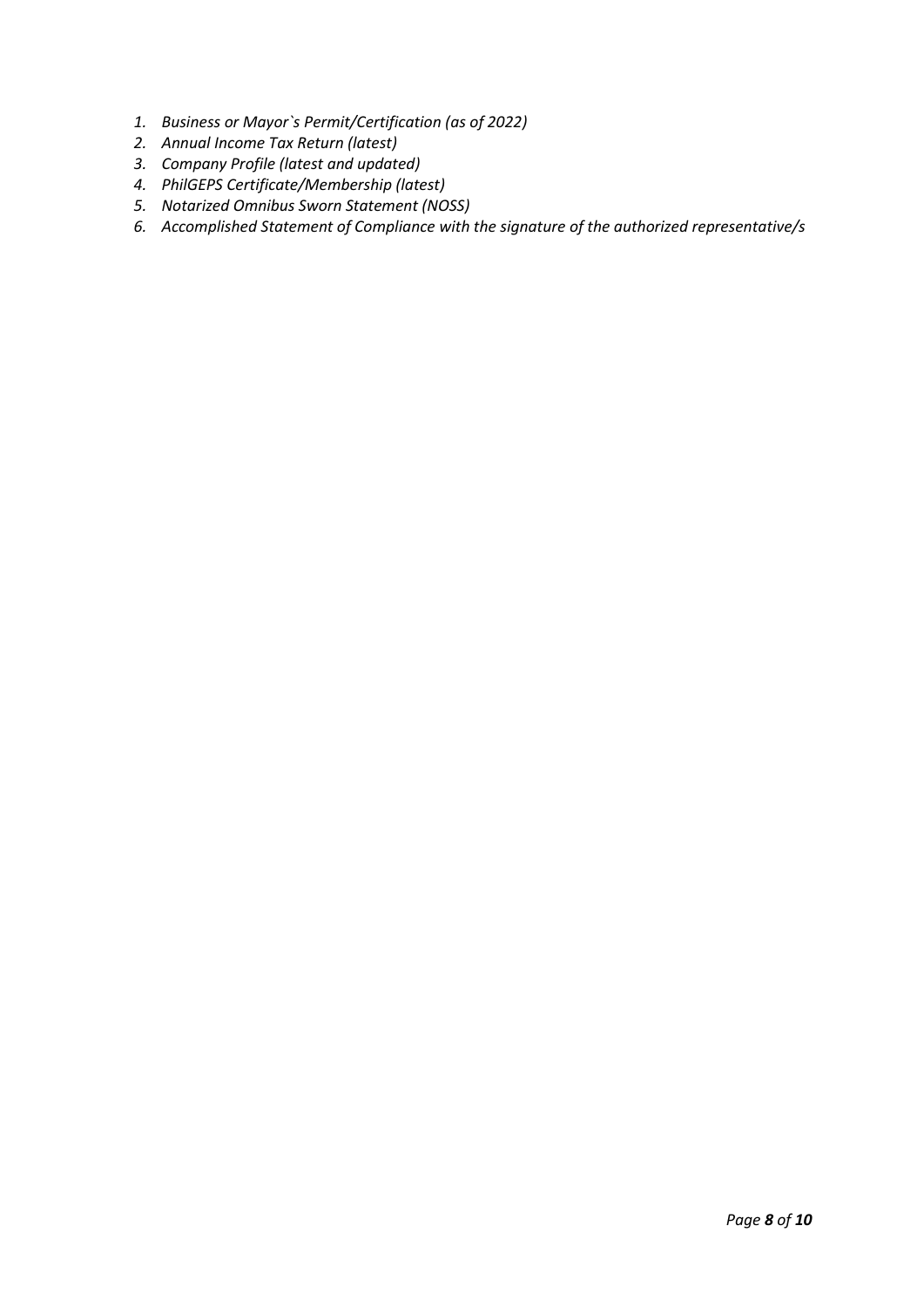\_\_\_\_\_\_\_\_\_\_\_\_\_\_\_\_\_\_\_\_\_\_\_\_\_\_\_\_\_\_\_\_\_\_\_\_\_\_\_\_\_\_\_\_\_\_\_\_\_\_\_\_\_\_\_\_\_\_\_\_\_\_\_\_\_\_\_\_\_\_\_\_\_

REPUBLIC OF THE PHILIPPINES ) CITY/MUNICIPALITY OF \_\_\_\_\_\_ ) S.S.

### **AFFIDAVIT**

I, [Name of Affiant], of legal age, [Civil Status], [Nationality], and residing at [Address of Affiant], after having been duly sworn in accordance with law, do hereby depose and state that:

*1. [Select one, delete the other:]*

*[If a sole proprietorship:]* I am the sole proprietor or authorized representative of [Name of Bidder] with office address at [address of Bidder];

*[If a partnership, corporation, cooperative, or joint venture:]* I am the duly authorized and designated representative of [Name of Bidder] with office address at [address of Bidder];

*2. [Select one, delete the other:]*

*[If a sole proprietorship:]* As the owner and sole proprietor, or authorized representative of [Name of Bidder], I have full power and authority to do, execute and perform any and all acts necessary to participate, submit the bid, and to sign and execute the ensuing contract for [Name of the Project] of the [Name of the Procuring Entity], as shown in the attached duly notarized Special Power of Attorney;

*[If a partnership, corporation, cooperative, or joint venture:]* I am granted full power and authority to do, execute and perform any and all acts necessary to participate, submit the bid, and to sign and execute the ensuing contract for [Name of the Project] of the [Name of the Procuring Entity], as shown in the attached [state title of attached document showing proof of authorization (e.g., duly notarized Secretary's Certificate, Board/Partnership Resolution, or Special Power of Attorney, whichever is applicable;)];

- 3. [Name of Bidder] is not "blacklisted" or barred from bidding by the Government of the Philippines or any of its agencies, offices, corporations, or Local Government Units, foreign government/foreign or international financing institution whose blacklisting rules have been recognized by the Government Procurement Policy Board, **by itself or by relation, membership, association, affiliation, or controlling interest with another blacklisted person or entity as defined and provided for in the Uniform Guidelines on Blacklisting;**
- 4. Each of the documents submitted in satisfaction of the bidding requirements is an authentic copy of the original, complete, and all statements and information provided therein are true and correct;
- 5. [Name of Bidder] is authorizing the Head of the Procuring Entity or its duly authorized representative(s) to verify all the documents submitted;
- *6. [Select one, delete the rest:]*

*[If a sole proprietorship:]* The owner or sole proprietor is not related to the Head of the Procuring Entity, members of the Bids and Awards Committee (BAC), the Technical Working Group, and the BAC Secretariat, the head of the Project Management Office or the end-user unit, and the project consultants by consanguinity or affinity up to the third civil degree;

*[If a partnership or cooperative:]* None of the officers and members of *[Name of Bidder]* is related to the Head of the Procuring Entity, members of the Bids and Awards Committee (BAC), the Technical Working